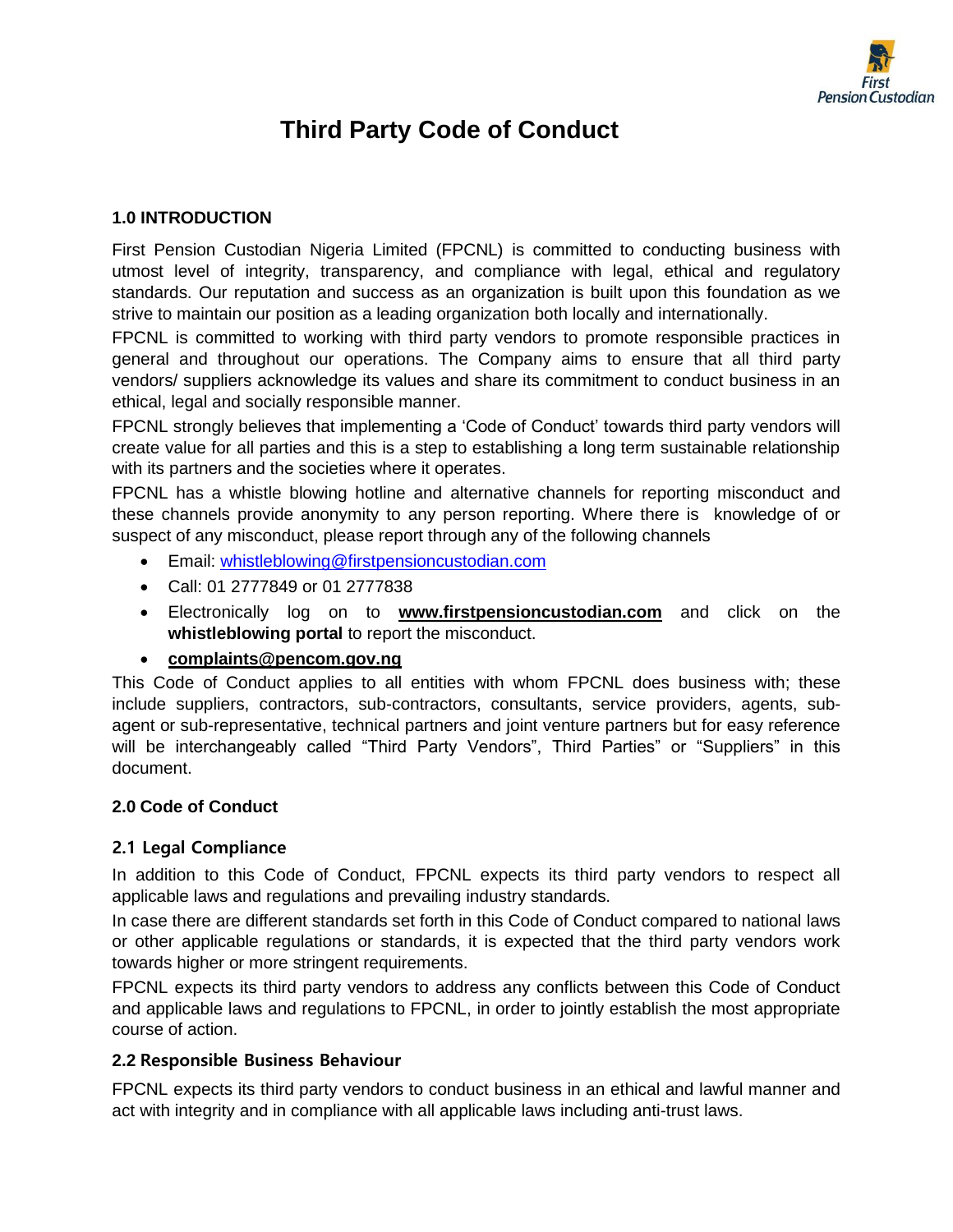

# **2.3 Anti-Bribery and Corruption**

FPCNL expects its third party vendors to avoid participation in or knowingly benefit from, any kind of corruption, extortion or bribery. Consequently, the third party vendor may not offer, promise, authorize or give anything of value to its staff, Directors (Executive and Non-Executive), any public official in any country, or to any business partner, in order to gain any improper business advantage of any kind. In addition, the third party vendors may not solicit or accept any form of bribe from any person.

Third party vendors shall be committed to operating lawfully, ethically and with integrity. Third parties shall not tolerate, permit or engage in any form of bribery or corruption. FPCNL adopts a **zero-tolerance approach** to bribery and corruption and is committed to upholding related laws in our business dealings and relationships.

## **2.4 Policies Related to Gift**

The Company has an approved **Gift Policy and Procedures** to avoid business-related conflicts of interest, the appearance of a conflict of interest, and the need of its staff to examine the ethics of acceptance. This further promotes transparency in the conduct of our business dealings with third parties.

FPCNL prohibits its employees from soliciting for anything of value – whether in cash or any other form. The Company further prohibits its employees from accepting anything of value – whether in cash or any other form without proper disclosure. Given that employees or agents representing the Company are to show no preference because of favors received or any other personal consideration, **cash gifts of any value** are prohibited.

Local customs of exchange of gifts are recognized, however such gifts must not exceed a maximum value of N50,000.00 (Ten Thousand Naira). All gifts received are required to be declared, irrespective of their value in line with the internal policies relating to GIFTS.

## **3.0 Human Right Policy**

## **3.1 Respect & Dignity**

Third parties must be committed to treating their workers with respect and dignity. Workers shall not be threatened with or subjected to any form of harassment or inhumane treatment, including corporal punishment, threats of violence, or any other form of physical, sexual, psychological or verbal coercion, harassment or abuse.

## **3.2 Freedom of Association and Collective Bargaining**

Third parties shall comply with all applicable laws and regulations relating to workers' rights to associate freely, join or not join trade unions, seek representation or join worker's councils or engage in collective bargaining, in accordance with national law and international conventions.

## **3.3 Equal Opportunity Rights/ Non-discrimination**

The Company expects its third party vendors not to engage in or support discrimination and to adopt a non-discriminating practice that strives to ensure fair treatment in recruitment, hiring, compensation, access to training, employee benefits and services, promotion, termination, retirement, and other employment-related matters irrespective of age, gender, race, color, disability, religion or belief, language, physical attributes or condition (including pregnancy),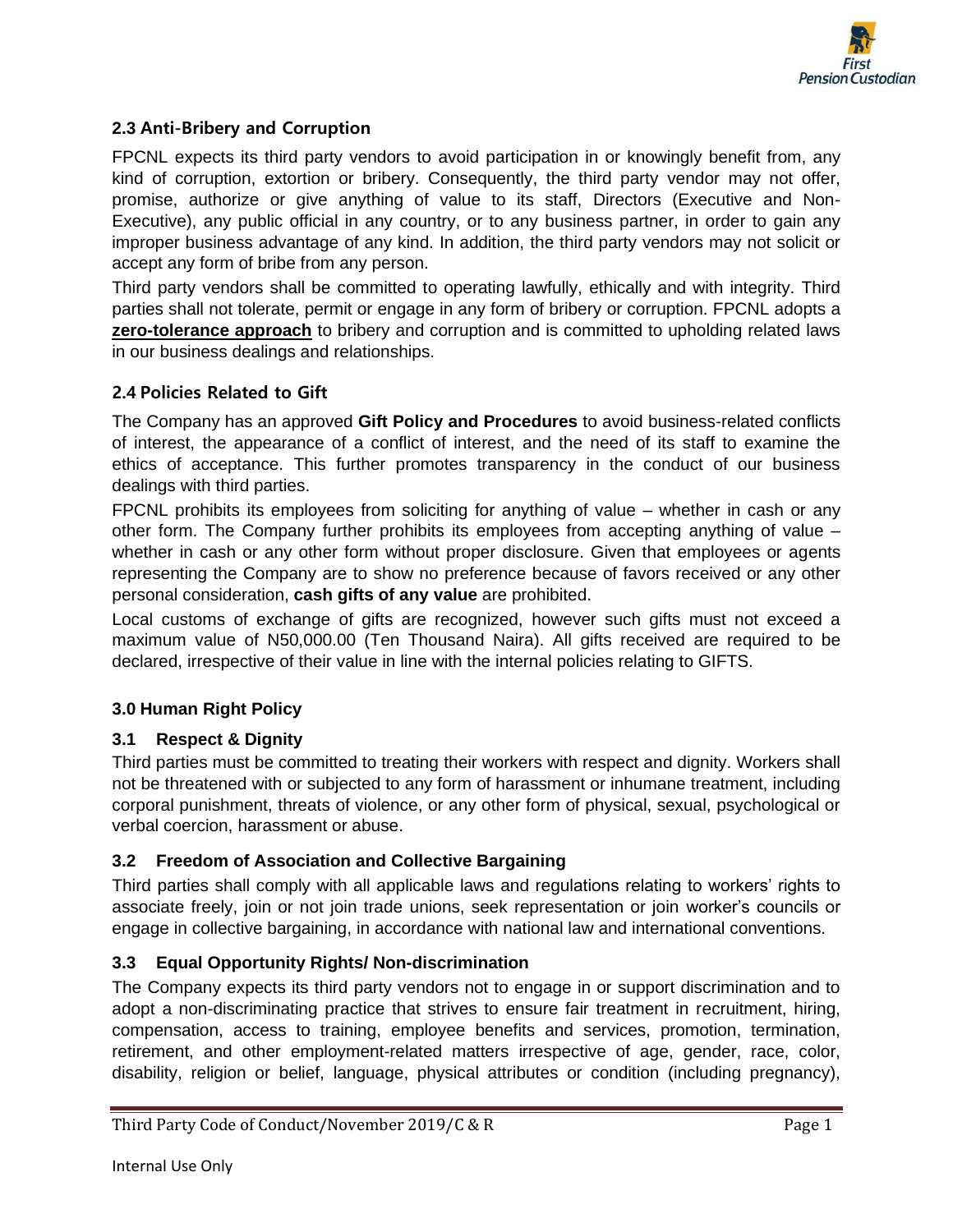

national or social origin, ethnic background, trade union membership, political alignment or any other status recognized by international law.

# **3.4 Child Labour**

Third parties shall not use child labour. The acceptable minimum age for employees is 15 years. As far as necessary and only if national law permits, children under the age of 15 are allowed to carry out light work that does not interfere with compulsory schooling. Employees under the age of 18 years are not to be involved in night work or work that is hazardous or likely to have a negative impact on the employee's physical or mental development.

## **3.5 Voluntary Labour**

FPCNL expects that its Suppliers will not use or benefit from, forced or involuntary labour. All employees shall enjoy the freedom of movement during the course of their employment. Personal/employment documents or payment of compensation must not be withheld, thereby preventing such. Third parties shall not use any form of forced or compulsory labour.

#### **3.6 Compensation**

The Company expects all third party vendors to pay all employees a fair compensation, in accordance with national laws and regulations, including overtime hours and all legally mandated benefits.

#### **3.7 Working Hours**

Third party vendors shall comply with appropriate working hour requirements as established by national law or relevant collective agreements. It is expected that the Company's suppliers will ensure that overtime is voluntary, communicated to the employee and appropriately compensated in accordance with local and international regulations and collective agreements.

#### **4.0 Other laws**

Third parties shall comply with all laws applicable to their business.

## **4.1 Health and Safety**

Third parties shall ensure that its workers have a safe and healthy working environment in compliance with all applicable laws and regulations.

#### **4.2 Environment**

The Company expects third party vendors to act responsibly in complying with all relevant local and national environmental laws and regulations, as well as all requirements for environmental licenses and permits.

It is expected that all third party vendors will integrate environmental considerations in its activities and strive for continuous improvement by minimizing any adverse effects of its activities on the environment.

#### **4.3 Data privacy and security**

Third parties shall be committed to handling personal information or data responsibly and in compliance with FPCNL Non-Disclosure Agreement, any other policy as contained in FPCNL Information security policy and relevant data protection and privacy laws.

Third Party Code of Conduct/November 2019/C & R Page 2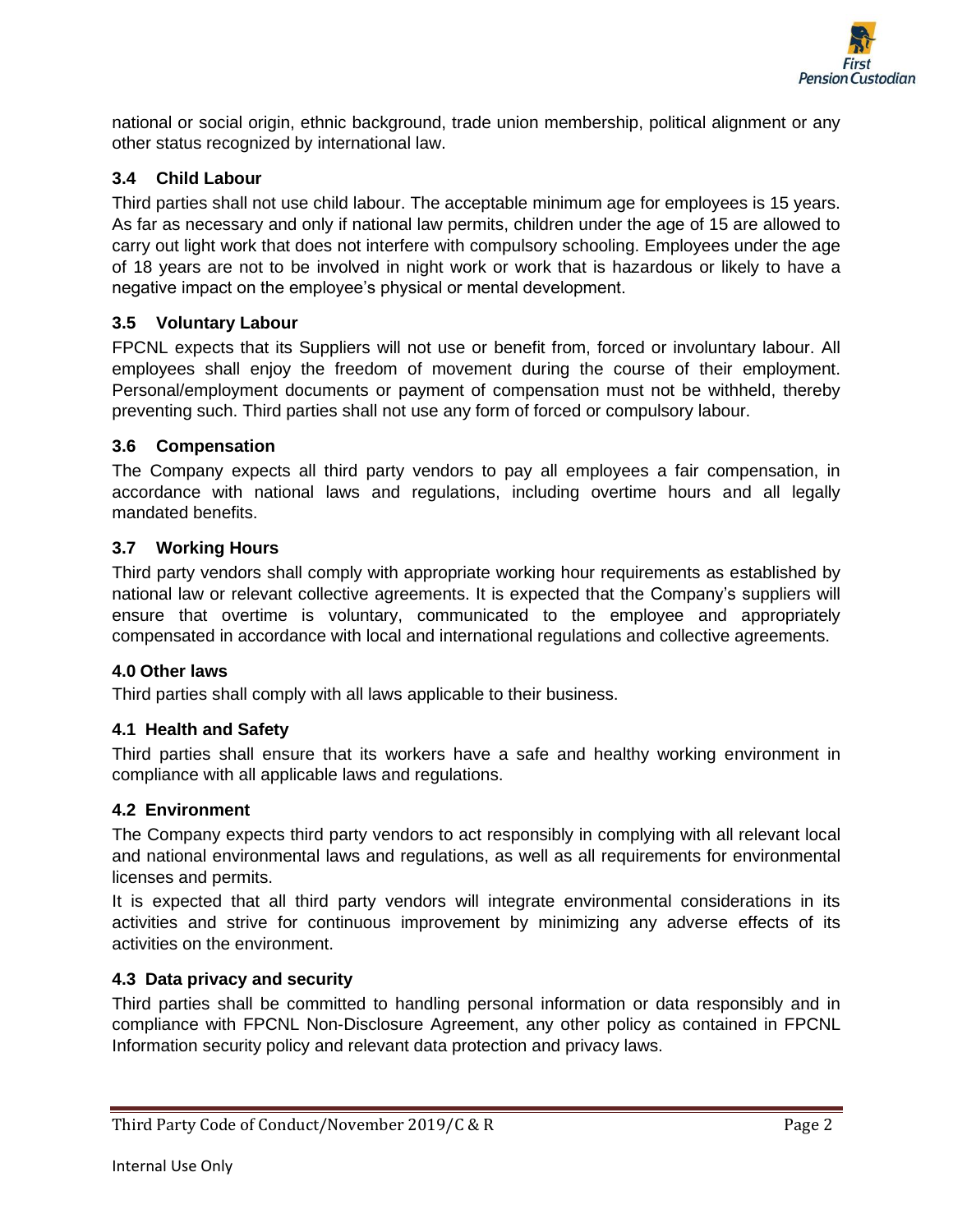

## **4.4 Whistle blowing**

Third parties must not tolerate retaliation in any form against any worker for raising concerns or reporting what they genuinely believe to be improper, unethical or inappropriate behavior which is in violation of any law or this Code of Conduct.

#### **5.0 Communication and audit**

Third parties shall communicate the principles set out in this Code of Conduct to all workers engaged in work for FPCNL.

FPCNL reserves the right to check compliance with this Code of Conduct upon the giving of reasonable notice.

#### **6.0 Framework for Review of Adherence to the Code of Conduct**

The Framework for the Review of Adherence to the Code of Conduct shall be in line with the provisions of the Outsourcing Policy and Procedure as detailed below.

| Responsible<br>Department                                             | Responsibility                                                                                                                                                                                                                                                                                                                                                                                                                                                                                                                                                                                                                                                                                                                                                                                                      |
|-----------------------------------------------------------------------|---------------------------------------------------------------------------------------------------------------------------------------------------------------------------------------------------------------------------------------------------------------------------------------------------------------------------------------------------------------------------------------------------------------------------------------------------------------------------------------------------------------------------------------------------------------------------------------------------------------------------------------------------------------------------------------------------------------------------------------------------------------------------------------------------------------------|
| <b>General Services</b><br>Unit/Dept.<br>outsourcing the<br>services. | In line with the Company's Procurement Policy, departments<br>responsible for outsourcing services shall at least on an annual basis<br>review the adherence of the third party to the Policy.<br>Where a breach of the policy is observed, such shall be<br>communicated to the Third party to remediate the action immediately<br>the breach is detected. A vendor who continues to breach the policy,<br>will be blacklisted. Any staff who is found to have collaborated with<br>the vendor to occasion such breach, shall undergo disciplinary<br>process for determination of his/her employment.<br>The Department outsourcing the services shall forward a report to<br>the Compliance and Risk Department on an annual basis, giving<br>reassurance that the third party is in compliance with the Policy. |
| <b>Risk Management</b>                                                | The Operational Risk Management shall ensure that either internal<br>auditors or external auditors assess the adequacy of the risk<br>management practices adopted in managing and overseeing the<br>outsourcing arrangement.<br>All service level agreements with service provider/vendor/ agent<br>must be executed in consideration of the policy. The THIRD PARTY<br>CODE OF CONDUCT ACKNOWLEDGMENT must be attested to by<br>all third parties                                                                                                                                                                                                                                                                                                                                                                 |
| <b>Internal Audit</b>                                                 | The Internal Audit Department shall review the vendor's governance<br>and operational framework periodically and provide assurance on<br>the effectiveness and efficiency of the Company's Procurement<br>Policy and Procedures                                                                                                                                                                                                                                                                                                                                                                                                                                                                                                                                                                                     |
| <b>Internal Control</b>                                               | Internal Control shall from time-to-time test for the Company's<br>Procurement Policy and Procedure by the process owner in the<br>course of carrying out routine review of the function                                                                                                                                                                                                                                                                                                                                                                                                                                                                                                                                                                                                                            |
| <b>Compliance</b>                                                     | Timely communication of regulations and/or internal<br>policies<br>pertaining to the Code of Conduct to Administrative Unit/IT<br>Department/Procurement Department                                                                                                                                                                                                                                                                                                                                                                                                                                                                                                                                                                                                                                                 |